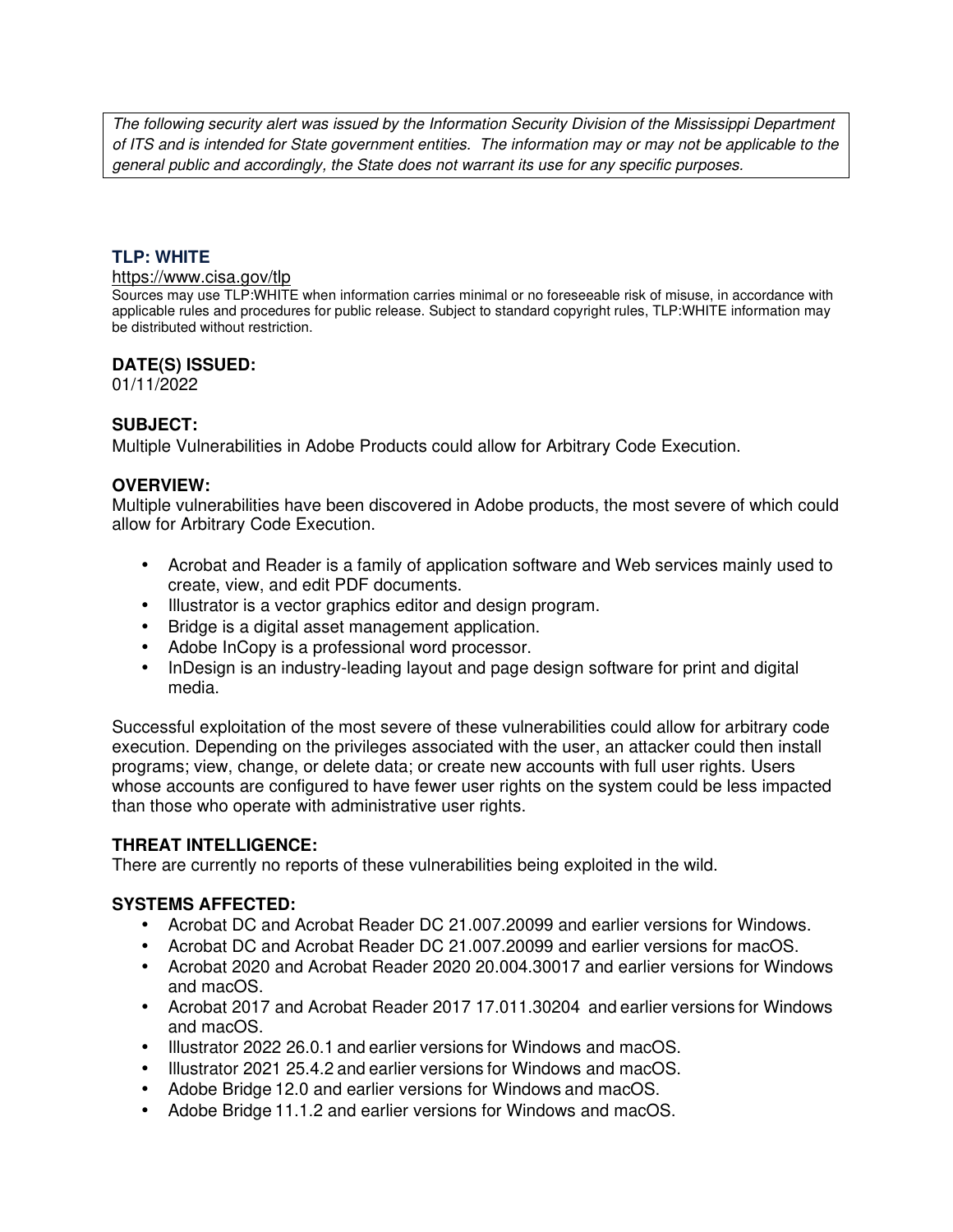- Adobe InCopy 16.4 and earlier versions for Windows and macOS.
- Adobe InDesign 16.4 and earlier versions for Windows and macOS.

#### **RISK:**

### **Government:**

- Large and medium government entities: **High**
- Small government entities: **Medium**

## **Businesses:**

- Large and medium business entities: **High**
- Small business entities: **Medium**

## **Home users: Low**

## **TECHNICAL SUMMARY:**

Multiple vulnerabilities have been discovered in Adobe Products, the most severe of which could allow for arbitrary code execution. Details of these vulnerabilities are as follows:

Adobe Acrobat and Reader

- Use After Free, which could allow for Arbitrary code execution. (CVE-2021-44701, CVE-2021-44704, CVE-2021-44706, CVE-2021-44710, CVE-2021-45062, CVE-2021-45064)
- Improper Access Control which could allow for Privilege escalation. (CVE-2021-44702)
- Stack-based Buffer Overflow which could allow for Arbitrary code execution. (CVE-2021- 44703)
- Access of Uninitialized Pointer which could allow for Arbitrary code execution. (CVE-2021-44705)
- Out-of-bounds Write which could allow for Arbitrary code execution. (CVE-2021-44707, CVE-2021-45061, CVE-2021-45068)
- Heap-based Buffer Overflow which could allow for Arbitrary code execution. (CVE-2021- 44708, CVE-2021-44709)
- Integer Overflow or Wraparound which could allow for Arbitrary code execution. (CVE-2021-44711)
- Improper Input Validation which could allow for Application denial-of-service. (CVE-2021-44712)
- Use After Free which could allow for Application denial-of-service. (CVE-2021-44713)
- Violation of Secure Design Principles which could allow for Security feature bypass. (CVE-2021-44714)
- Out-of-bounds Read which could allow for a Memory Leak. (CVE-2021-44715, CVE-2021-44742)
- Improper Input Validation which could allow for Security feature bypass. (CVE-2021- 44739)
- NULL Pointer Dereference which could allow for Application denial-of-service. (CVE-2021-44740, CVE-2021-44741)
- Out-of-bounds Read which could allow for Arbitrary code execution. (CVE-2021-45060)
- Use After Free which could allow for Privilege escalation. (CVE-2021-45063)
- Access of Memory Location After End of Buffer which could allow for a Memory Leak. (CVE-2021-45067)

Adobe Illustrator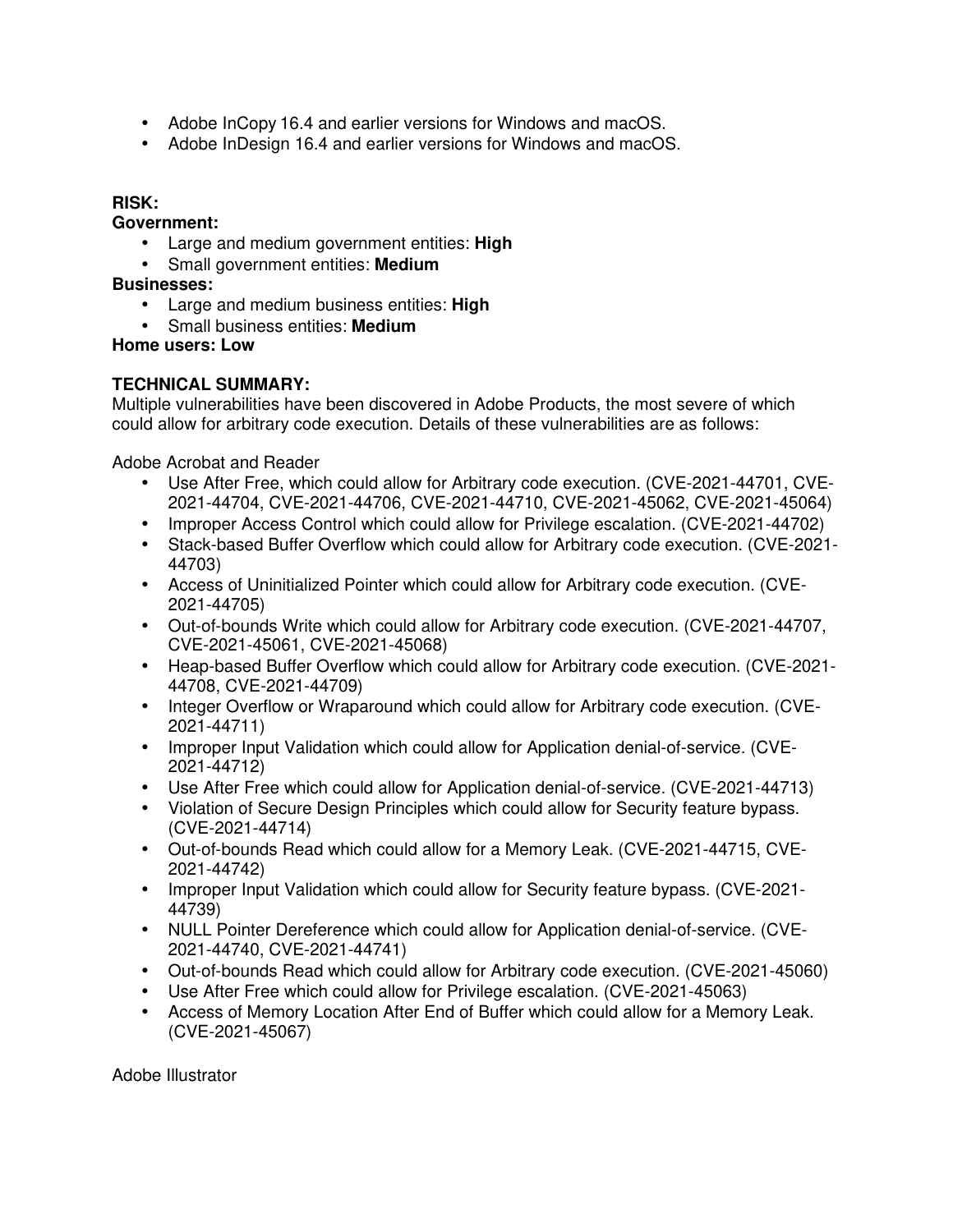• Out-of-bounds Read which could allow for Privilege escalation. (CVE-2021-43752, CVE-2021-44700)

## Adobe Bridge

- Out-of-bounds Write which could allow for Arbitrary code execution. (CVE-2021-44743)
- Use After Free which could allow for Privilege escalation. (CVE-2021-45051)
- Out-of-bounds Read which could allow for Privilege escalation. (CVE-2021-45052)
- Out-of-bounds Read which could allow for a Memory leak. (CVE-2021-44187, CVE-2021-44186, CVE-2021-44185)

## Adobe InCopy

- Out-of-bounds Write which could allow for Arbitrary code execution. (CVE-2021-45053, CVE-2021-45056)
- Use After Free which could allow for Privilege escalation. (CVE-2021-45054)
- Out-of-bounds Read which could allow for Arbitrary code execution. (CVE-2021-45055)

## Adobe InDesign

- Out-of-bounds Write which could allow for Arbitrary code execution. (CVE-2021-45057, CVE-2021-45058)
- Use After Free which could allow for Privilege escalation. (CVE-2021-45059)

Successful exploitation of the most severe of these vulnerabilities could allow for arbitrary code execution. Depending on the privileges associated with the user an attacker could then install programs; view, change, or delete data; or create new accounts with full user rights. Users whose accounts are configured to have fewer user rights on the system could be less impacted than those who operate with administrative user rights.

## **RECOMMENDATIONS:**

The following actions should be taken:

• Install the updates provided by Adobe immediately after appropriate testing.

• Run all software as a non-privileged user (one without administrative privileges) to diminish the effects of a successful attack.

• Remind users not to visit un-trusted websites or follow links provided by unknown or untrusted sources.

• Inform and educate users regarding the threats posed by hypertext links contained in emails or attachments especially from un-trusted sources.

• Apply the Principle of Least Privilege to all systems and services.

# **REFERENCES:**

## **Adobe:**

https://helpx.adobe.com/security/security-bulletin.html https://helpx.adobe.com/security/products/acrobat/apsb22-01.html https://helpx.adobe.com/security/products/illustrator/apsb22-02.html https://helpx.adobe.com/security/products/bridge/apsb22-03.html https://helpx.adobe.com/security/products/incopy/apsb22-04.html https://helpx.adobe.com/security/products/indesign/apsb22-05.html

# **CVE:**

https://cve.mitre.org/cgi-bin/cvename.cgi?name=CVE-2021-43752 https://cve.mitre.org/cgi-bin/cvename.cgi?name=CVE-2021-44185